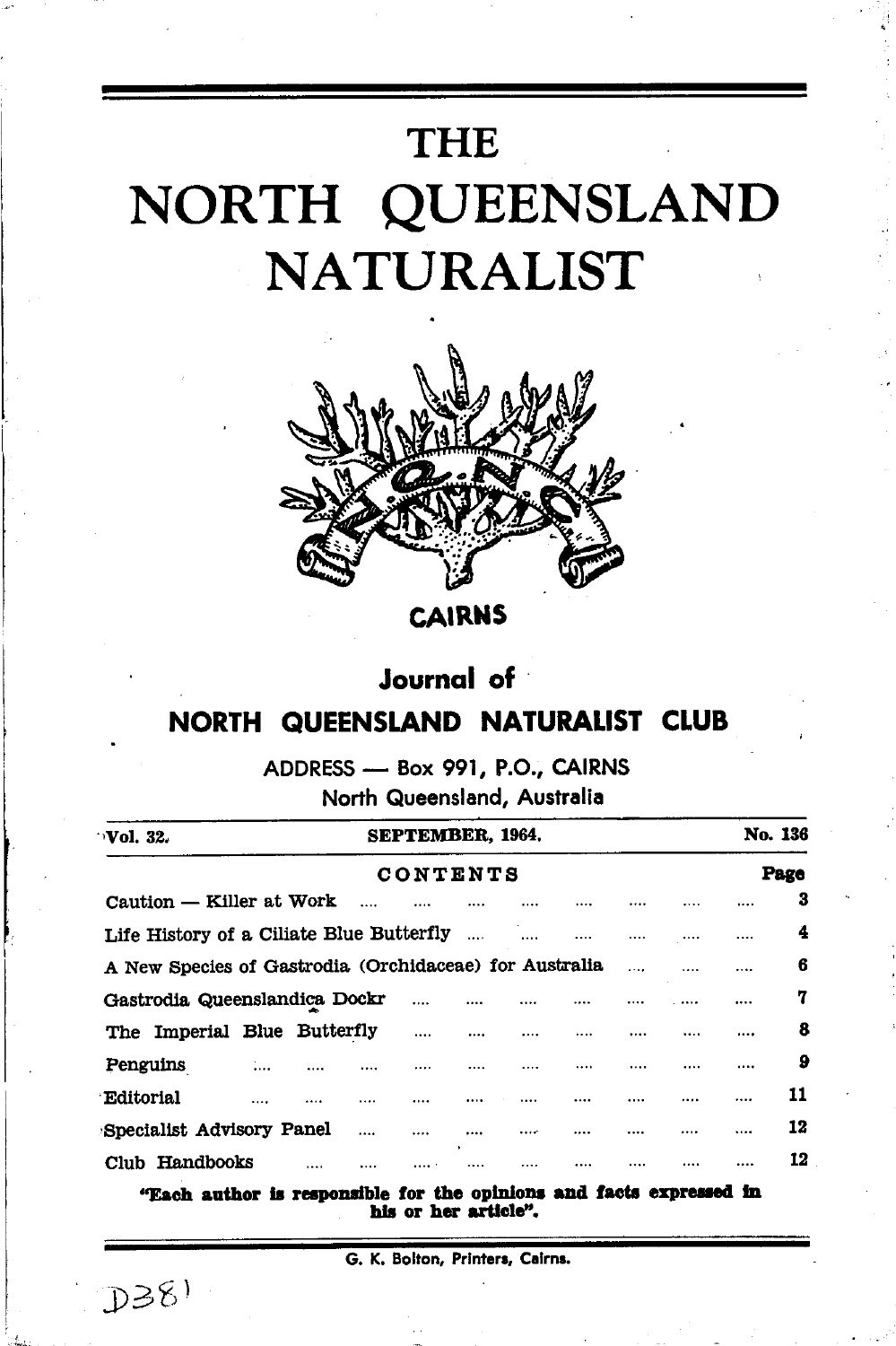## NORTH QUEENSLAND NATURALISTS' CLUB

Founder Presd. the late Dr. HUGO FLECKER.

OBJECTS - The Furtherance of the Study of the various branches of Natural History and the Preservation of Our Heritage of Indigenous Fauna and Flora.

Club Officers - September 1964 to September 1965.

Patron: Mr. J. Wyer. (Foundation Secretary)

President: Mr. A. J. Cassels.

Vice Presidents: Mr. H. Ziegenfusz, Mr. C. Coleman and Mr. V. Reilly.

Secretary: Mrs. M. L. Cassels.

Treasurer: Mrs. I. Mears.

Council: Mrs. Ziegenfusz, Mr. F. Stokes, Mr. B. Cook, Mr. R. Gorton Mrs. Corbet and Mr. Corbet.

Junior Rep: B. Henderson, P. Cassels and J. Cassels.

Curator of Herbarium: Mrs. E. Corbet.

Librarian: Mr. and Mrs. F. Stokes.

Hon. Auditor: Mr. F. Moody.

Hon Solicitor: Mr. H. Dann.

Publications Committee: Mr. A. J. Cassels, Mr. A. Dockrill, Mr. Coleman and Mrs. M. L. Cassels.

Trustees: Mr. A. Read, Mr. StCloud and Mr. Reilly.

GENERAL MEETING for discussion, lectures, screenings and display of specimens are held on the second Tuesday, 8 p.m., at the Old Kuranda Barracks, Esplanade.

FIELD DAY excursion Sunday prior to meeting.

VISITORS are welcome, especially members of Australian and Overseas Clubs and Societies.

LIBRARY open each Club Night and by arrangement with Librarian.

Subscriptions (Due September 30) :

Country Members, 15/-. City and Surburban Members, £1/5/-. Junior Members, 5/-.

Page 2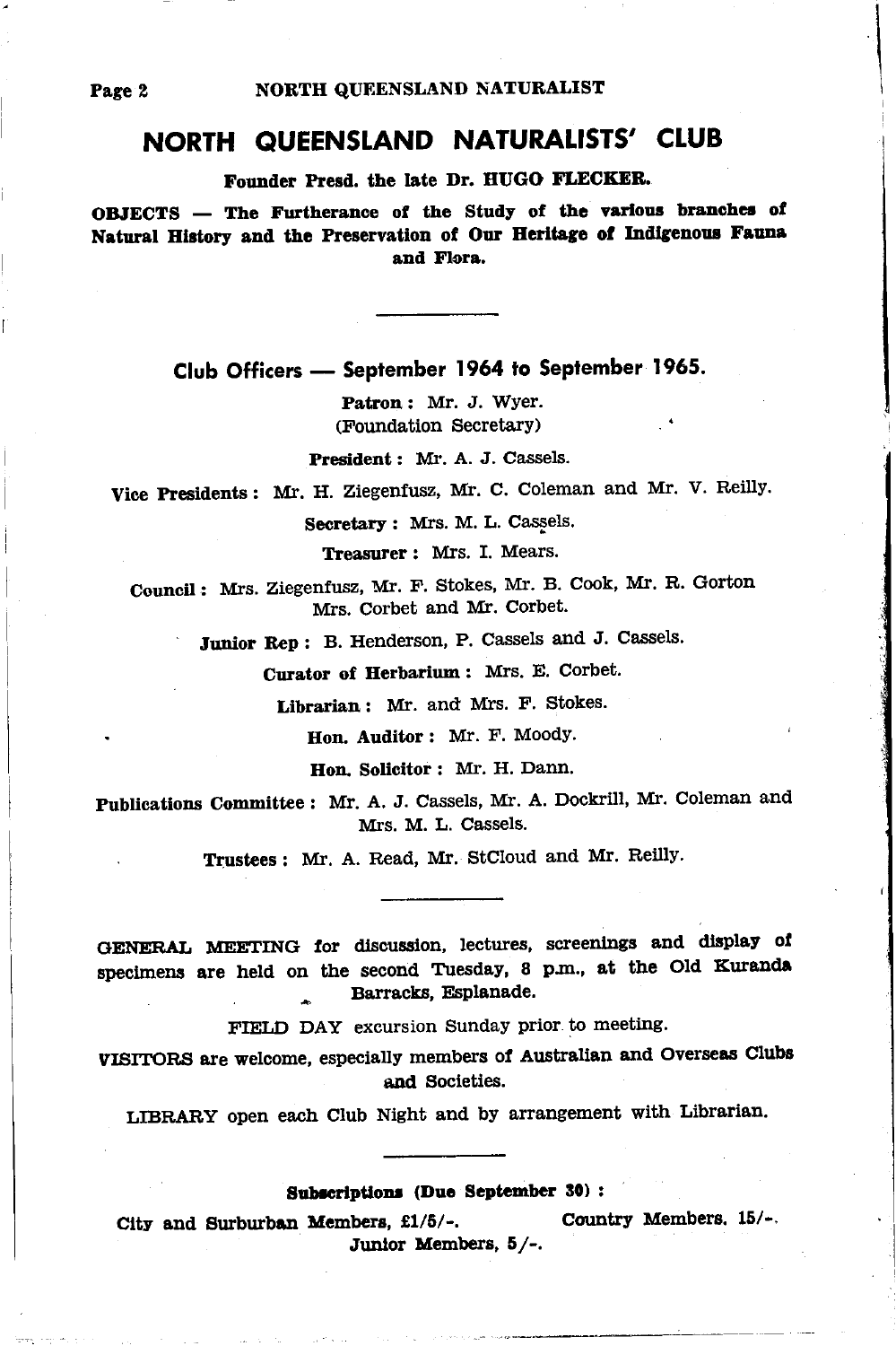## CAUTION - KILLER AT WORK.

At about 7 o'clock this morning (1st April) our attention was drawn to disturbed movements in the back garden. A large Indian Turtle-dove was on the lawn making little runs at a Black Butcherbird, which gave way before it then the Butcherbird made a more determined approach, pulled at and<br>partly lifted the object and began to drag it along the ground, and I realised<br>it was a half-grown nestling, with a long strand of grass from the nest sti Butcherbird at last reached a stump lying on the ground, hauled its victim up and over, and lodged it against the rough end. There it immediately began to pluck feathers and fluff from the small corpse with the hooked tip of its steely white beak.

At this stage, Cat left the doorstep to take a clcser look at "them thar birds". As she approached the Butcherbird flew into the tree above, but the dove remained unmoving. Moments passed; Cat crouched lower and lower; and the nestling against the stump. Then the Butcherbird above began to fidget and make a croaking sound at the cat. The dove at last walked a little way and then flew off towards the next yard, where presumably the ravaged ne

Almost simultaneously the Butcherbird flew to the next tree. and cat leaped the garden bed and raced up the tree after it. Butcherbird flew down to a trellis. Cat backed down the tree and crouched, with waving tail. Butchera trellis. Cat backed down the tree and crouched, with waving tail. Butcher-<br>bird flew, croaking, to another trellis. Cat, now enjoying the game and<br>without any notion of the pathetic little prize at stake, stalked cautiou bit and lost her quarry, Jumped down from the tree, hared up another for good measure, then came romping back towards the house.

For long minutes the Butcherbird made no move. Then abruptly it flew<br>back to the trellis, down to the stump, and with grim efficiency resumed its<br>interrupted business. A few tugs, a few morsels swallowed, and then the hea oured "hops" took it over a tall clump of weeds and out of sight.

About 9 o'clock the butcherbird was glimpsed again in the tree to which it had last taken the Dove's head. It made several vigorous head movements as I watched, but whether it had some part of the body there or was merely cleaning its beak, I could not tell. We have not been able, since, to discover any remains of the meal — surely there must have meen some? Nor have any remains of the meat — surely there must have meen some? Nor have we been able to locate the nest from which the butcherbird had dragged its unwieldly victim, or to guess the distance it had come.

One wonders, too, if the luring away of the cat was fortuitous or deliberate. and what the outcome would have been had the cat discovered the butcher-bird's prize. We suspect the villians might be well matched.

K. J. MORRIS.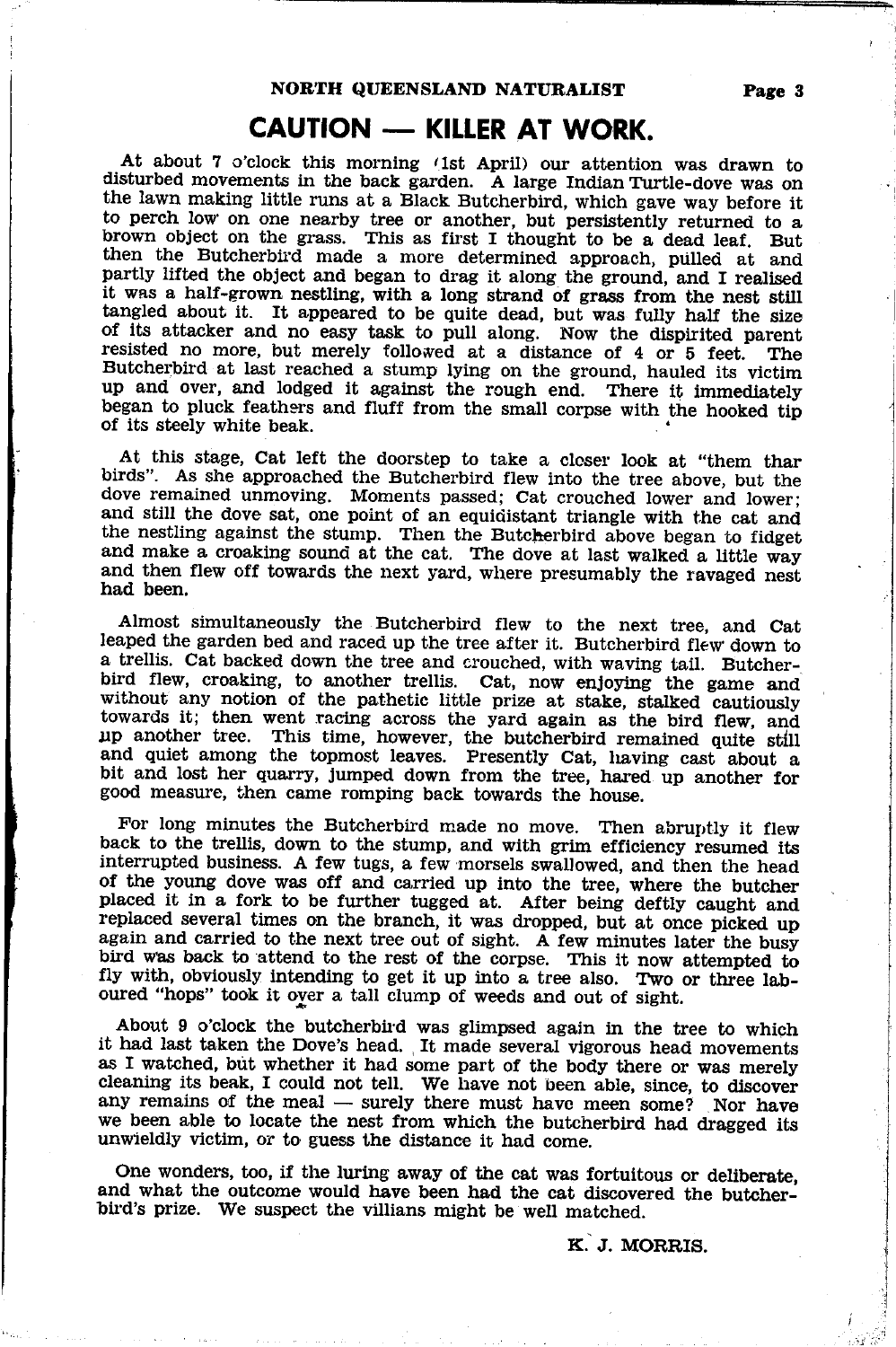Page 4

## NOR'TH QUEENSLAND NATURALIST

## LIFE HISTORY OF A CILIATE BLUE BUTTERFLY

### N C COLEMAN

In the late afternoon of June 29th, 1964, I saw a small blue and white butterfly with short wing cilia, ovipositing on terminal buds and young leaves of a flame tree. These eggs were laid singly and in small groups of up to four. They were pale greenish white when freshly laid, but became glistening white by the end of the next day. The eggs were about 1mm in diameter, spherical, with a slight flattening. The surface was beautifully sculptured by fine ridges at right angles, forming microscopic squares excepting on the uppermost flattened surface, which was smooth and circular and, from which the larva eventually emerged. Green ants were plentiful on the foliage but, though they were often quite close to the butterfly, no attempt was made to attack her.

I took some of the leaves with attached eggs home with about two dozen green ants and placed them in a glass covered box for observation. I left about thirty eggs on the flame tree and these I observed before and after work and on week ends until their subsequent emergence from the pupa about a month later. On the following day the eggs left on the tree were being guarded by one or more green ants in attendance on each egg or group. In the observation box the eggs were also being guarded but the ants moved about a good deal. Whenever I returned to the flame tree there were always ants in attendance on the eggs which hatched in from seven to nine days. The eggs in the observation box were two to three days longer in hatching -This may have been due to less light or lower temperature owing to the box being continually in the shade  $-$  whereas the eggs on the flame tree had several hours of sun per day. The larvae were about 2mm long, pale green, and sluglike in shape. They grew rapidly, both on the tree and in the box. In both situations the green ants were now guarding the larvae closely and, if an object on the finger, were thrust close to the larvae, it was immediately attacked by the gaping mandibles of the ant. Fresh leaves were provided to the larvae in captivity which grew nearly as fast as those on the flame tree. Both groups of larvae were examined daily with a hand lens and a few were observed from both groups each day with the low power of a microscope. The lavae in the flame tree were 6-7mm long and  $1\frac{1}{2}$  mm to 2mm broad on the 6th day after hatching. Those in the box were about three quarters this size. In both groups the colour was a uniform pale green on both dorsal and ventral surfaces, the head was a pale brown. The larvae had eleven body segments (excluding the head) and were covered, on the dorsal surface, with fine light brown bristles. The first segment extends forward to form a shield over the head which cannot be seen when the larvae is in an upright position. Five ocilli (or simple eyes) is a crescent shaped group on each side of head. Segments 2.3.4 with prolegs segments 6-10 with abdominal feet and a pair of anal props on the eleventh body segment. On the 8th day after hatching some of the larvae on the flame tree were about 9mm long and had changed colour on the dorsal surface to an intricate pattern of brown and light green. Before this size had been reached a small round gland had been developing on the dorsal surface of the tenth segment. This gland was now functioning and excuding small drops of a clear fluid. This gland alternately was stroked and licked by the green ants. The typical response to the ants stroking was the exuding of a small drop of clear fluid plainly visible to the naked eye. One or more ants were in attendance on each larvae and though there was some jostling and pushing I saw no signs of hostility between individuals. One of them would take a turn at stroking and licking and allow itself to be pushed aside by an insistant fellow worker who wanted a share of the spoils.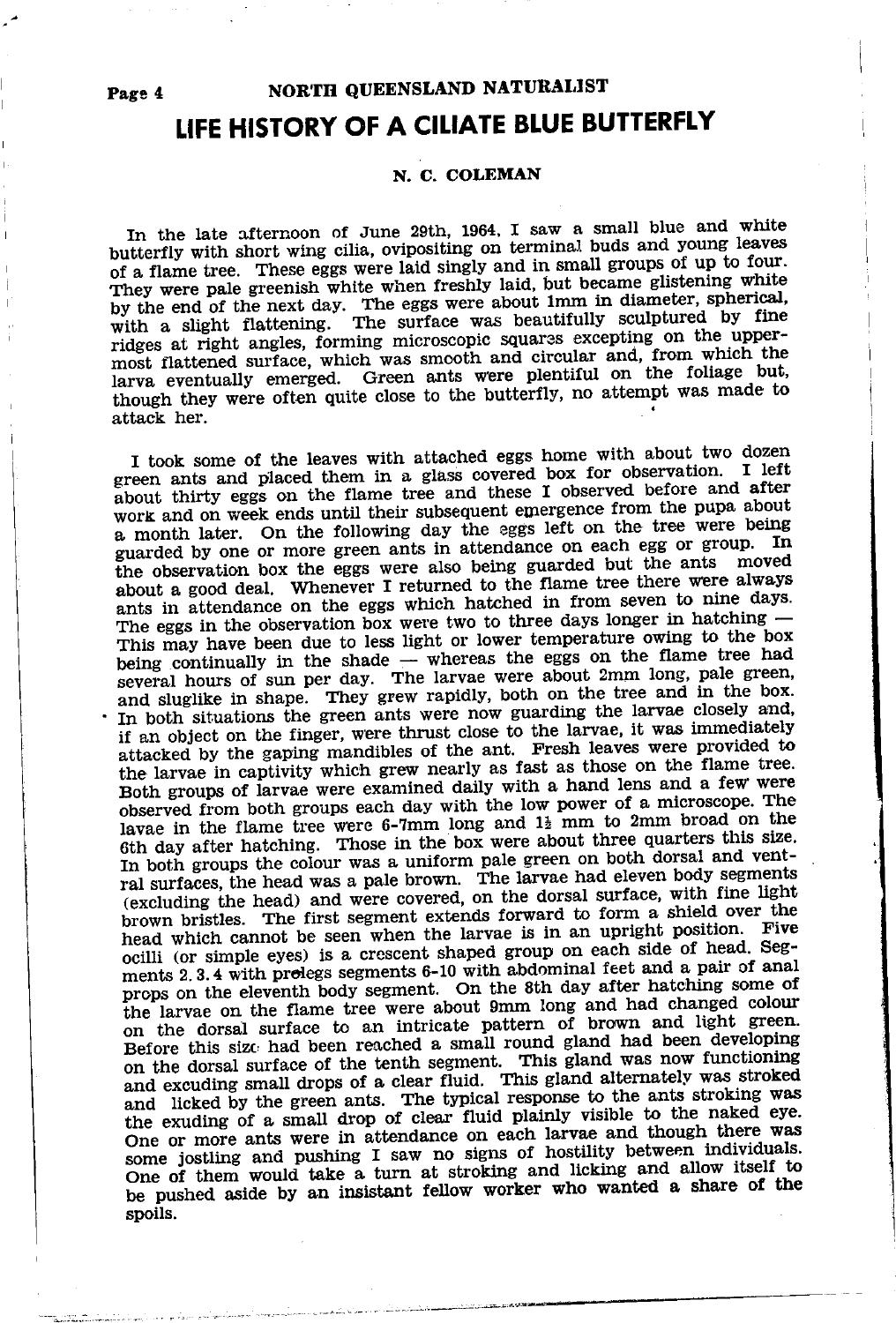On the 8th day after hatching 15/7/64 I took six of the largest larvae from the flame tree and placed them in a second observation box with about 20 green ants from a different locality that had, as far as I could ascertain, no contact with larvae of this butterfly or related species. Food (crushed insects and honey) and water were placed in this box and fresh leaves were provided daily for the larvae. These fed fairly constantly and only seemed a little disturbed by the change of surroundings. The green ants wandered around and some of them ate part of the food provided. At first, as their movements brought them close to and sometimes in contact with the larvae these ants reacted aggressively with uplifted antennae and gaping mandibles. As their encounters with the larvae were repeated, the aggressive attitude lessened considerably and the ants began tentatively waving their antennae as though testing the air. If their antennae or forelegs had contacted a larvae several times they would draw them through their mandibles and, while doing this would often be approached by another ant and stroked by the latters antennae. This seeming testing and tasting went on for nearly half an hour before the first drop was actually licked off a gland. Once the gland was located by the ants, they tended to crowd around the larvae and push and jostle one another for a favourable position. With all this crowding and shoving there was no sign of hostility between individuals but the unsuccessful ones would try to lick the jaws and antennae of those who had been fortunate enough to obtain a drop of the gland fluid. As the larvae grew larger, in observation box and on the tree, the green ants would stand on the larvaes back and would even ride round on the insect as it sometimes changed feeding positions. During the period of observation I saw only one cast larvae skin, extremely thin and like a tiny transparent sausage. Presumably the larvae of this butterfly eat their cast skins as do the larva of some other butterflies. At their maximum growth the larvae grew about 18mm long by 5mm broad. Eggstage 7 to 9 days. Larval stage 13 to 16 days. Pupal stage 6 to 11 days. On pupating larval length is reduced by about one third width unchanged. Green ants are in attendance from egg to adult stage, the pupal stage seems to be guarded more strongly than any other, the ants at this stage being very aggressive.

The first adults emerged on the flame tree on 25/7/64, but none of these was captured. A few pupal cases on the tree showed small emergence holes of some parasite. Five females raised from observation boxes, many pupae in boxes failed to emerge, none of these showed parasitism. First adult emerged in box 26/7/64. Adult female 26mm across wings, body length 20-21mm

Colouration.- Dorsal wing surface, metallic azure blue with black edge to rear margin of wings, two small dark patches on rear of each hind wing, dorsal surface of body. - Thorax and fore part of abdomen black, rear drum of abdomen dark with dusting of golden scales. Very long sparse pubescence over upper surface of body.

Dense greyish white pubescence on frontal margin of thorax nape mixture of white grey and black scales in intermingled band.

Antennae.— Tapering out from pedical 18 and segments greyish with alternate white bands, black towards tip, tip of antennae yellowish orange.

Eyes.-- Dark brown with greyish white bristles.

Legs.- Normal, white streaked and banded grey and dark brown, dense white pubescence on ventral surface of thorax. Under surface of wings medium grey with irregular white banding. Small orange and black patch on rear ventral surface of hind wing.

ij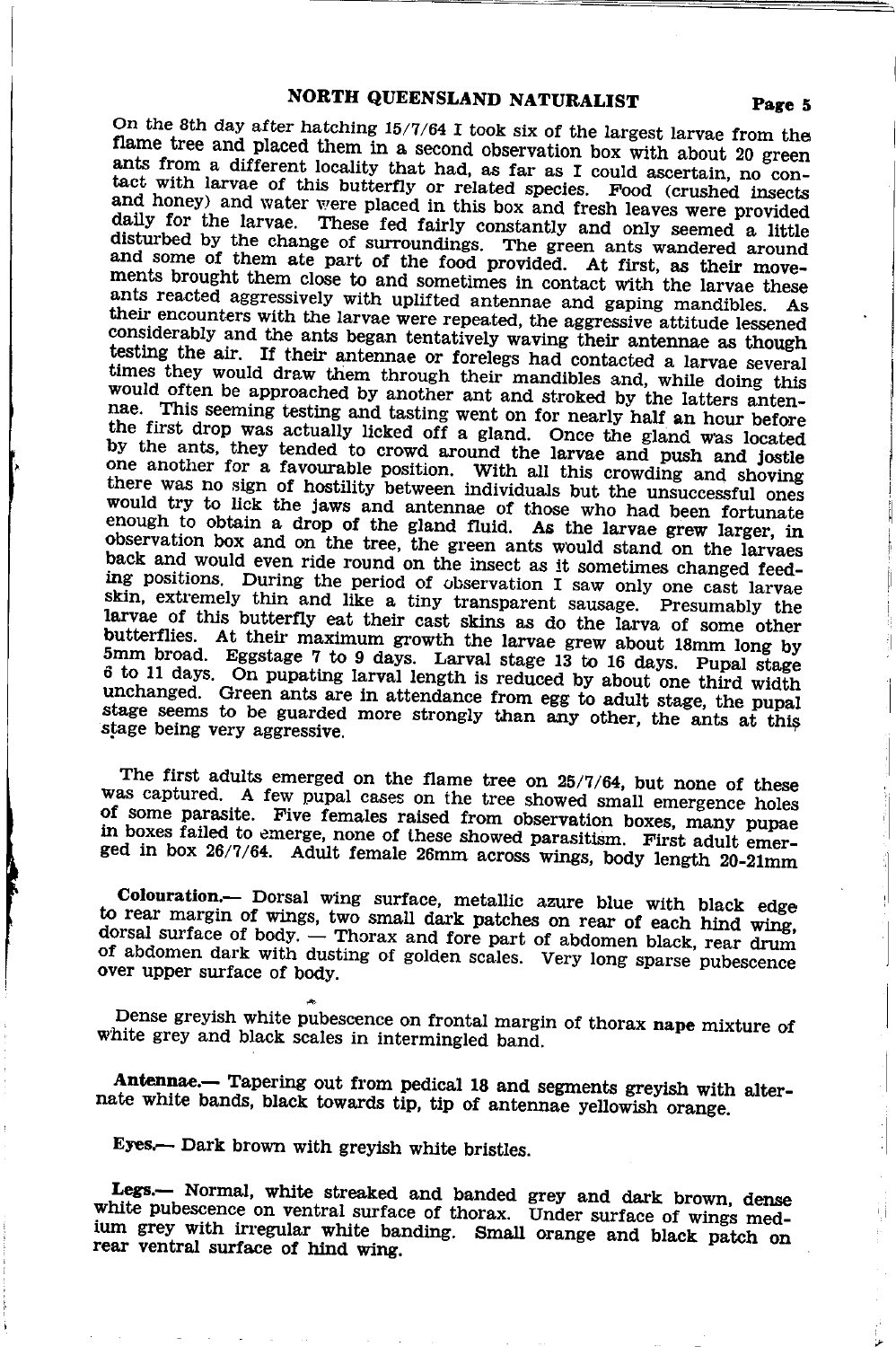## A NEW SPECIES OF GASTRODIA (Orchidoceoe) FOR **AUSTRALIA**

### By A. W. DOCKRILL

### GASTRODIA QUEENSLANDICA Spec. Nov.

Saprophytus parvus et nudatus folius. Tubera aequus,  $2-7 \times 0.4$  – 0.7 cm, - subtereta. Radices 3-8 a coniunctione caulis tuberique, telus longicae 12 cm et latae minus I mm. Caules 3-8 x 0.15 - 0.25 (extendens autem usque ad<br>30 cm evo fecundo). Tenerrimus et fragillimus: bracti 4, 3 in vaginam tecte 30 cm evo fecundo), Tenerrimus et fragillimus; bracti 4, 3 in vaginam tecte recondentes et scarii, quartus bractus in vaginam non reconditus, adversus summum aliorum trium positus ist. Flores 1-2, subflavi extra, luteusculis intra 8-12 mm longi, segmenta periantha coniunct prope ad apices, tubum aliquanto depressum producunt; sepala erant crassa, obscure tuberculata extra. Sepalum dorsalum 8-12 x 5-6 mm, obovatum-cucullatum. Sepala laterales 8-12 x 6-7 mm, cymbiformes, firmiter carina extra, callus obovatus rugosus in apexa  $\frac{1}{2}$  intra. Paris liberis petalorum c. 2 x 2 mm, subdeltotiduum, apexa recurva. Labellum c.  $4.5 - 5.5 \times 2.5 - 3.0 \text{ mm}$ , connectibus basibus sepalrecurva. Labellum c. 4.5 -- 5.5 x 2.5 -- 3.0 mm, connectibus basibus sepai-<br>orum lateraliorum lorato unguine in media qua sunt duo calli magni, subclavata, firmiter tuberculati utrumquem; lamina trilobata; loba laterales c. 1,0 x 2.5 mm, supercurva, subcrescenta, summa ad basis; lobum medium c.  $1.5 \times 1-0$  mm, oblongum, obtusum, decurvum; medio discum medio lobi medi sunt duo consimilia alta angusta iuga c.  $\overline{1}$  mm lata et 0.5 mm alta. Columna c. 7 x 3 mm, aligna; alae erectre sed decurvae similis coriis extendentes super aliquanto anthero; columnum partes priores et laterales quae extant, et alae aut nigrae aut fuscae sunt. Stigma in ima columna, obliqua subscutiformis; ima pars quae similis lunae crescens est, erecta. Rostellum suggestus est ovalus et decurvus leve qui extant ab ima extra clinandrii. Anthera promeste disiunctus, bicellis, brevis, carinata; rostra paryissima, decurva. Pollinia 4 in pares 2, sine stipes aut caudiculi, grana iniqua crassaque. Fructus rectus, c. 2.0 x 0.6 cm, cylindratus.

### HOLOTYPE: LITTLE MULGRAVE RIVER, NORTH QUEENSLAND  $(A. W. Dockrill, 6th January, 1962 - BRI)$

 $(A. W. Dockriii, 6th January, 1962 - 6th)$ <br>DISTRIBUTION: Plants have been observed in an area extending from the Bloomfield River to the Russell River in North Queensland, but the range is probably greater than this.

A small leafless saprophyte. Tuber horizontal,  $2-7 \times 0.4 - 0.7$  cm, sub-A small learless saprophyte. These horizontal,  $2-7 \times 0.4 - 0.7$  cm, subterete. Roots 3-8 from the junction of the stem with the tuber, up to 12 cm long and less than 1 mm diam. Stem  $3-8 \times 0.15 - 0.25$  cm (but elongating long and less than 1 mm diam. Stem  $3-8 \times 0.15 - 0.25$  cm (but elongating to as much as 30 after fertilization of the ovary), extremely delicate and brittle; bracts 4, 3 closely sheathing and scarious, the fourth not sheathing and situated opposite the uppermost of the other 3. Flowers 1-2, dingy yellow outside, orange inside, 8-12 mm long, perianth segments fused together almost to their apices to form a somewhat depressed tube; sepals thick in texture, indistinctly tuberculate outside. Dorsal sepal 9-12 x 5-6 mm, obovatecucullate. Lateral sepals  $8-12 \times 6-7$  mm, symbiform, strongly keeled on the outside, on the apical balf inside, there is a raised obovate rugose area. Free portion of petals about 2 x 2 mm, subdeltoid, apex recurved. Labellum about  $4.5 - 5.5 \times 2.5 - 3.0 \text{ mm}$ , attached to the bases of the lateral sepals by a  $4.5 - 5.5$  x  $2.5 - 3.0$  mm, attached to the pases of the lateral sepals by a lorate claw in the middle of which are 2, one on each side, large, subclavate strongly tuberculate calli; lamina trilobate; lateral lobes about 1.0 x 2.5 mm, upcurved, subcresentic, highest towards the base; mid-lobe about  $1.5 \times 1.0$ mm, oblong, obtuse, decurved; extending from the centre of the disc to the centre of the mid-lobe are 2 parallel, high, narrow ridges about 1 mm wide  $x$  0.5 mm high. Column about 7 x 3 mm, winged; wings erect but curved horn-like, extending well above the anther; the anterior lateral portions of the column, which are prominent, and the wings, are black or dark brown. Stigma at the base of the column, oblique, subscutiform, the basal crescetic section raised. Rostellum an oval, slightly decurved platform projecting from the anterior base of the clinandrium. Anther readily detached, 2-celled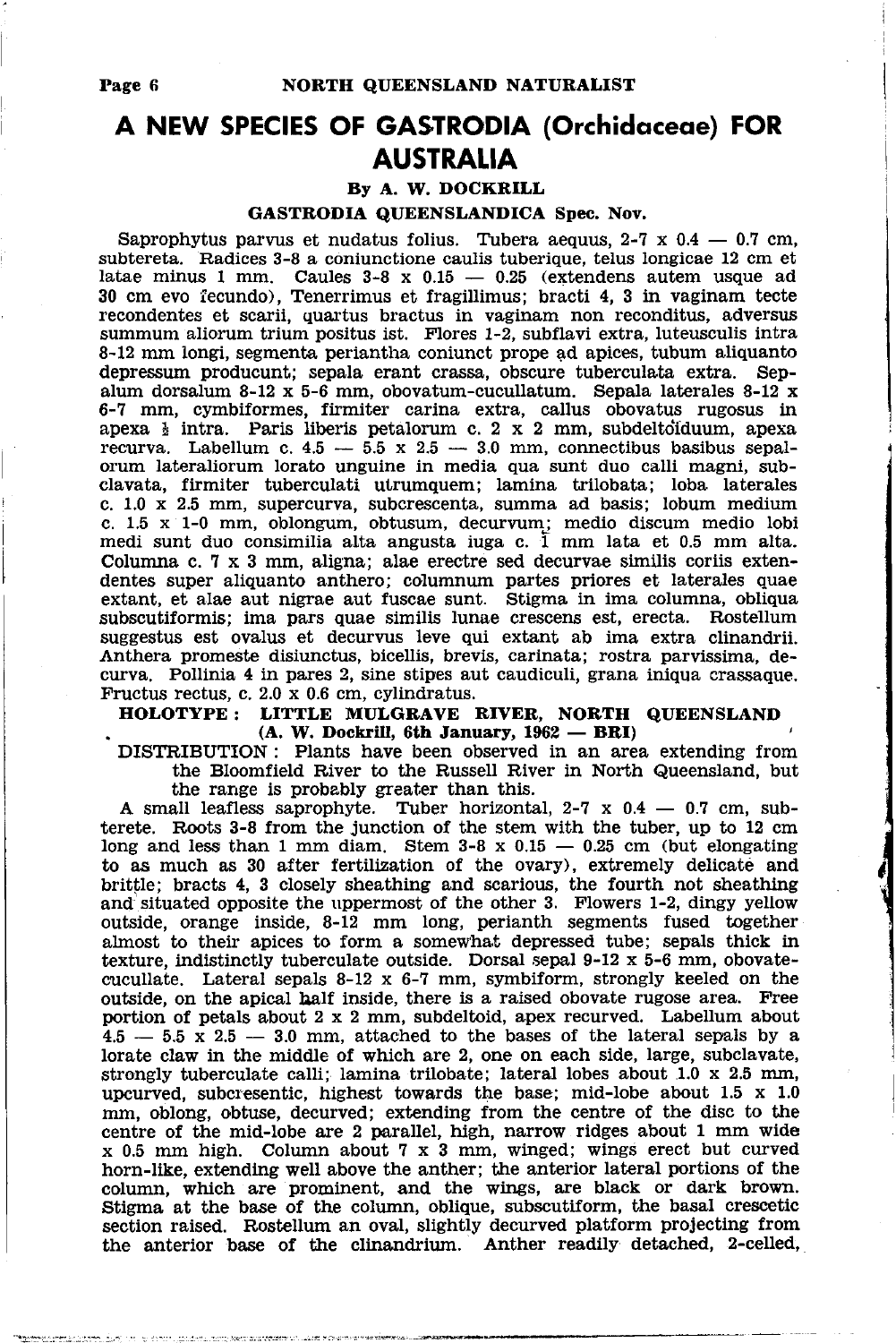## GASTRODIA QUEENSLANDICA DOCKR



C.-- Flower from the Front....To Scale x5 D.--- Flower from the Side........To Scale x5 F.- Labellum from Above...To Scale x10 G.-- Labellum from the Front To Scale x10 H.-- Labellum from the Side

To Scale x10

I. - Pollinia from the Front

To Scale x20 K.- Pollinia from the Side, To Scale x20 L.- Column from the Front, To Scale x10 M.-- Column from the Side, To Scale x10 N. - Anther from Above.......To Scale x10 O.--Anther from the Side.......To Scale x10 P. Top of column, Anther and Pollinia removed, from Above...To Scale x10

Q.-Lateral Sepal Inside.......To Scale x3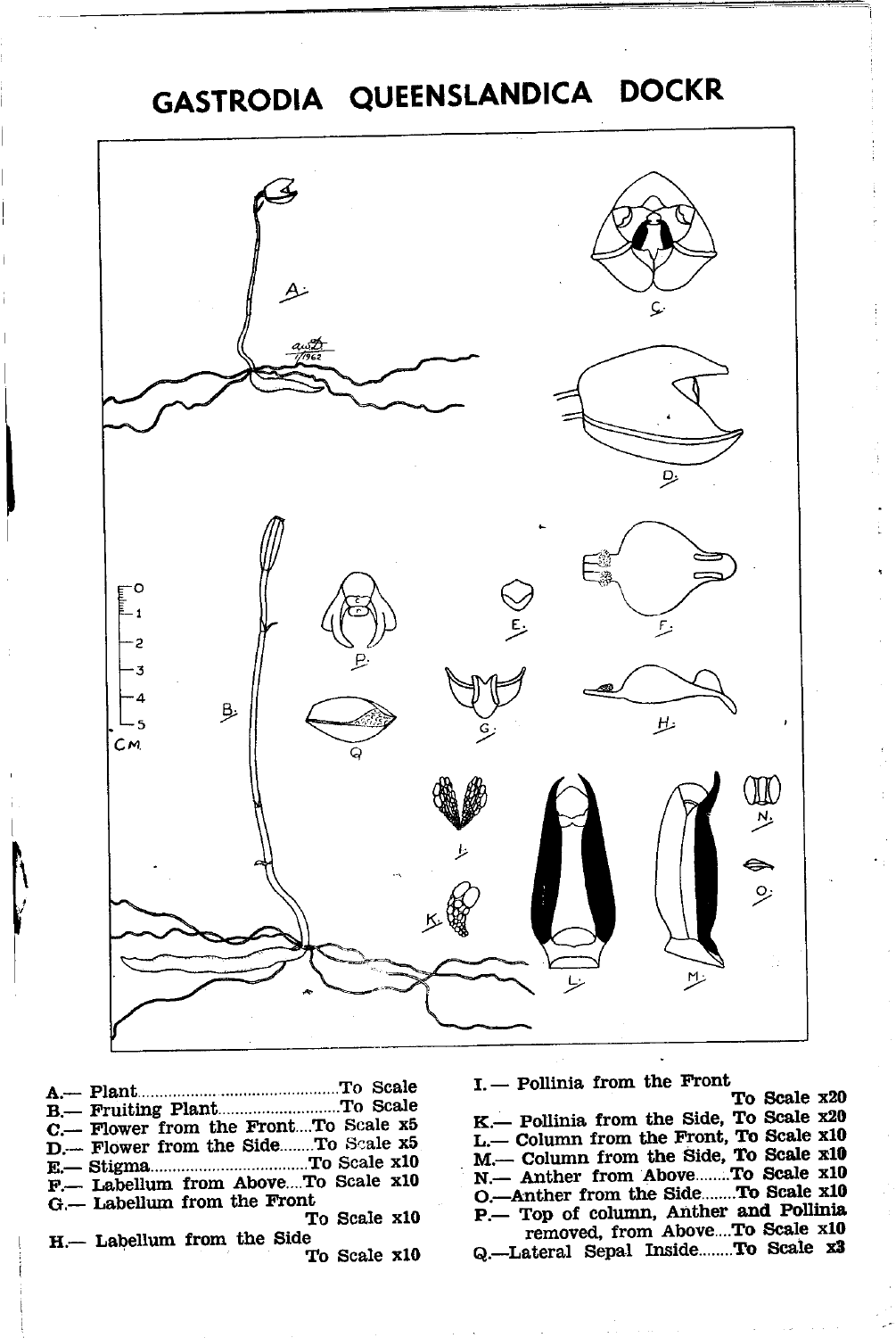shallow, ridged; Rostrum very small, decurved. Pollinia 4 in 2 pairs with no apparent stripes or caudicles, coarsely and unevenly granular. Capsule erect,  $about 2.0 x 0.6 cm, cylindrical.$ 

The new species is perhaps most closely allied to G. papuana schltr., but differs from it mainly by the joined lateral sepals not being saccate at the base but rather at the entenior; the labellum clawed, thence rapidly dilated, thence constricted into a small mid-lobe and with 2 calli on the claw and 2 short high ridges near the apex rather than being not clawed, narrowovate, having 2 calli at the base and no apical ridges; the column stout near the base and becoming more slender near the apex rather than the reverse and the anther with a short, broad, more or less apiculate rostrum rather than a deitoid one. The new species does not remotely assemble the only other Australian species of the genus, G. sesamoides R. Br., being very much shorter in stature, not having swollen ovaries, and the flowers having a depressed appearance and having 2 tuberculate calli on the claw of the labellum.

This remarkable little crchid is found on the floor of dense rain forests, projecting a mere centimetre or two above the fallen dead leaves of trees, very much resembling, when viewed from above, a small taodstool of the same size and colour which is prevalent in such areas. It emerges from the ground after the first heavy summer rains (usually before the Monsoons) develops very quickly and the flowers drop off the plant almost as soon as they reach maturity and since fertilized ovaries are common, the flowers are probably cleistogmatic to a large extent. The whole process from the emergence of the plant from the ground to the dispersal of seed only takes a few days.  $-0 - 0 - 0$ 

### THE IMPERIAL BLUE BUTTERFLY I ALMENUS I CTINUS (HEWITSON)

During February of this year (1963) I was fortunate in discovering a locality where the Imperial Blue butterfy (I ALMENUS I CTINUS) was breeding. The area where I found them was in a small valley known as LENEVA which is approximately 8 miles from ALBURY; A city on the Victorian New South Wales border. They proved to be fairly well distributed here, and I found them in small colonies over a distance of nearly 4 miles.

This butterfly belongs to the LYCAENID family; A group of butterflies known by the popular term "Blues and Copper". Their colouring includes many shades of purple, violet, green and red. Brilliant blues and metallic hues predominate resulting in insects of extreme beauty.

From information I have, the range of this butterfly extends right along the east coast of Australia as far north as KURANDA. The caterpillars which I found were feeding on EARLY BLACK WATTLE (Acacia' decurrens) but I believe they also feed on BLACKWOOD (Acacia melanoxylon). The caterpillar is attended by the large meat ant (Iridomyrmex detectus) vhich guards them and will attack fiercely anyone interfering with the larvae or pupae. If a caterpillar is placed on the ground the ants immediately surround it and sheplrerd it back to the foodplant. The caterpillars feed openly during the daytime. The pupae are found attached to the branches and the trunk of the foodplant, and in most cases I found them singularly. The following is a general description of the specimens I succeeded in breeding. Wingspan approximately  $1<sub>i</sub>$  inches. On the upperside the outer margins of the wings are brown while the central areas, are green in the male ind blue in the female. The lower edges of the hindwing are edged with black inside which is a narrow border of white which is broken up by <sup>a</sup> number of black dots. Inside this a small section of orange. From the lower part of each hindwing extends a narrow black tail tipped with white.

The underside colouring I believe ranges from grey to light brown. In my specimens it was a light shade of brown. This general colouring is broken up with lineal markings of black.

### EDWARD LIITLE.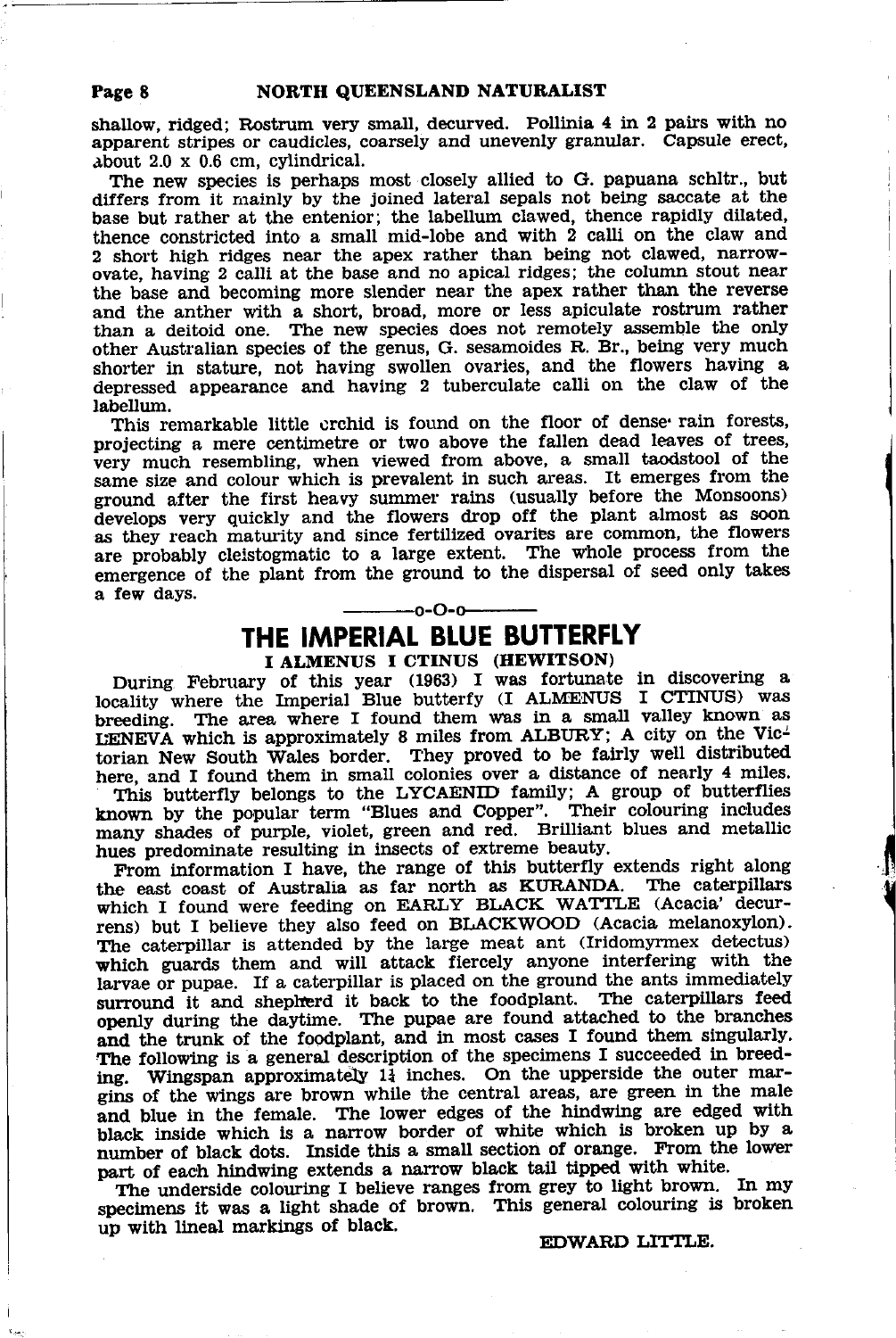## PENGUINS

### **THE ADELIES**

Of all the several secies of penguin the Adelie. (Pygoscelis adilia) is the one most familiar to Antarctic visitors. On our voyage south we met them many miles from the Antarctic coast and later on we were able to study them at close quarters ashore.

One of the smaller species, the Adelie is about 22 inches tall with black and white plumage, his clean "dinner suit" attire being matched by his pert air

The Adelies nest in countless thousands each spring, on the ice-free areas of the mainland and on the rocky off-shore islands, and during their period ashore in the warmer months there were always several wandering through the station, often playing havoc with the nightwatchman's nerves during the silent hours.

The Husky pups, in playful mood, but with an eye to a meal of fresh meat. marrassed these wanderers unmercifully, although an adult bird was well able to hold it's own and many a pup was sent yelping with pain from the blow of a bony wing.

The older dogs, more sagacious than the brash young pups, patiently waited. feigning sleep until an over-curious bird approached too closely, then "snap" and another penguine provided lunch for one of these ever hungry animals.

Like others who had previously visited these regions, we could not fail to be intrigued by the strange mating and nesting habits of these birds.

The Adelies commence their journey over the sea-ice to the mainland and nearby islands late in October. They do little walking except where the ice surface is rough but move along at a much greater pace by "tobogganning" on their breasts, using their flippers and feet for propulsion.

On arrival at the chosen "Rookery" the male bird seeks to attract a mate by adopting the strange behaviour of stretching his neck upwards, beating his flippers and uttering gutteral sounds.

After mating the pair of birds together make a "nest" of rounded stones and the "rookery" then becomes a hive of activity as the birds vigorously collect pebbles, often stealing from their neighbours when they think that they can get away with it! Then after about three weeks the eggs are laid and after the thirty five day hatching period each pair, if they are fortunate, become the proud parents of two fluffy grey chicks.

#### Monday, 18th December.

Flat Island in order to check and photograph the Adelies. Found that only one chick had hatched so far, so he became the most photographed chick in Antarctica! Many of the penguins had two eggs and some had none. We robbed a penguin of one egg and presented it to another bird who was trying to hatch a stone! »She quickly took possession. After spending about two hours trying to locate a Skua's nest which was known to be there, we found it only when one bird returned to sit on the eggs. The birds were extremely annoyed by our presence and repeatedly attacked us. A Wilson Petrel was removed from it's nest and photographed. There are dozens of them nesting under the rocks. No "Snowies" (Snow Petrels) were seen although it was reported that there were many nesting on the island. A very interesting trip but the ice rather hazardous. Nearly had a swim on one occasion".

We subsequently carried out several times this experiment of robbing a bird of one egg and giving it to another not so fortunate, in order to test their of the egg and giving to contained not so fortunate, in order to test their<br>reaction. After the eggless one suddenly found herself in possession of an<br>egg she adopted the attitude of a rightful owner, tucking it under her herself bereft of one egg carried out a hurried search and attempted to un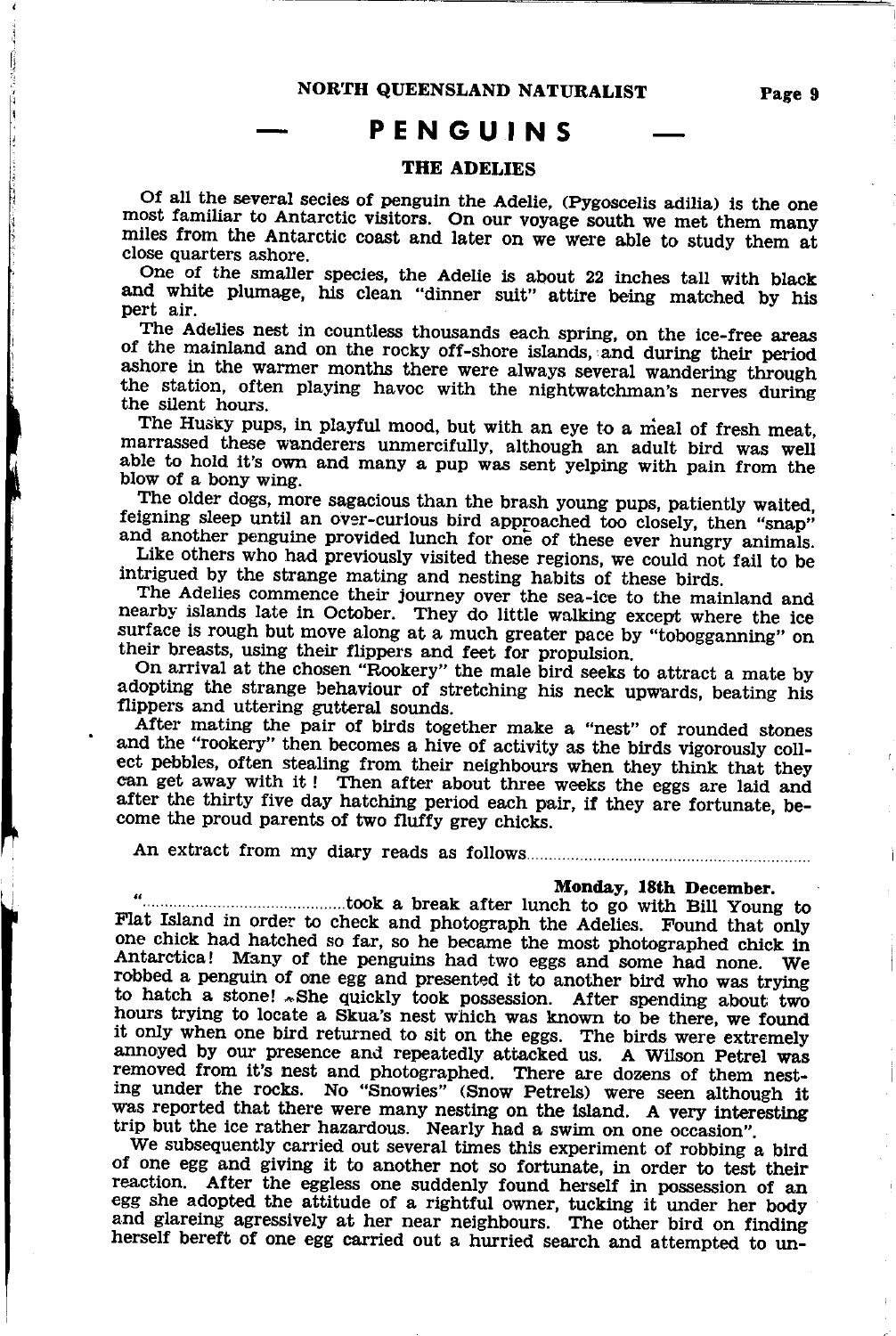seat one or two of those nearby in an effort to make good her loss.

Page 10

However after a few skirmishes the fuss subsided and once again the rookery settled down to an uneasy truce, the case of the missing egg, apparently completely forgotten.

The predatory skuas patrolled the air above like hawks over a chicken run, waiting for an opportunity to snatch up an egg or chick. Although we noticed several broken eggs and some obviously dead, it was our opinion that the heaviest mortality was due to the attacks of skuas.

For approximately two weeks the dark fluffy chicks are protected by the mother's body, after which the parents are able to leave for the nearest tide-crack or seal hole in their search for food.

A strange feature at this time is the grouping of all the chicks for mutual protection and for warmth.

The young penguins grow rapidly as the parents work hard to feed them with semi-digested shrimps and after about four weeks they are fully grown, ready to leave the rookery and fend for themselves.

Daily trips were made by other members of the party to the islands but the sea-ice was now showing signs of breaking up and after two weeks I was reluctantly forced to call a halt to these visits.

Off the coastline of MacRobertson Land, on which Mawson Base is situated, there are many hundreds of small islands, most of which are inhabited by the Adelie Penguins during the breeding season. As a result heavy deposits of guano have built up over the years, in some cases which we noted, up to a depth of three feet. The deposits contain large proportions of feather and down, the result of moulting, and also numerous mummified bodies of the penguins themselves.

How the gardeners amongst the party would have liked a few sacks of this phosphate and nitrogen rich fertiliser at home!

Although the sweetish odour of the guano was not altogether unpleasant we learnt to avoid camping on rookery islands when using dog teams because the animals on quenching their thirst by licking the surface snow, became very ill.

During the early months of the year the birds remained ashore for the moult when every nook and cranny, every sheltered spot, contained some very dejected looking penguins. Some groups preferred to moult in comparatively open places on the snow, but always on the northern slopes of a mound or hill where there was stronger sunlight and some protection from the daily Katabatic wind.

Unless disturbed, which annoys them very much, the penguins remain practically motionless for days on end, apart from occasionally assisting the removal of their old plumage with their beaks, and having a few arguments amongst themselves. As the old plumage is shed in untidy patches its place is taken by a growth of short, fur-like down which apparently provided adequate protection against the bitter cold. During the few weeks of moulting they do not eat but are sustained by their accumulated body fat; however by the time they are ready to return to the sea they are starved looking birds indeed.

Now this is a land of severe blizzards, some of them lasting for three or four days which howling winds often exceeding 130 miles per hour in velocity and bringing from the Plateau, clouds of stinging drift snow which reduce visibility to almost nil. For humans it is a time of danger and discomfort and even for the huskies, bred to withstand the sub-zero bitterness and the smothering clouds of snow, it is a trying and miserable time.

But what about the penguins, nesting on the rock exposures of the islands or "sitting out" the moult?

To find the Adelie population apparently unharmed after a severe blizzard, to find any living thing, was to me a source of amazement. Truly nature looks after her own !

G. MASLEN.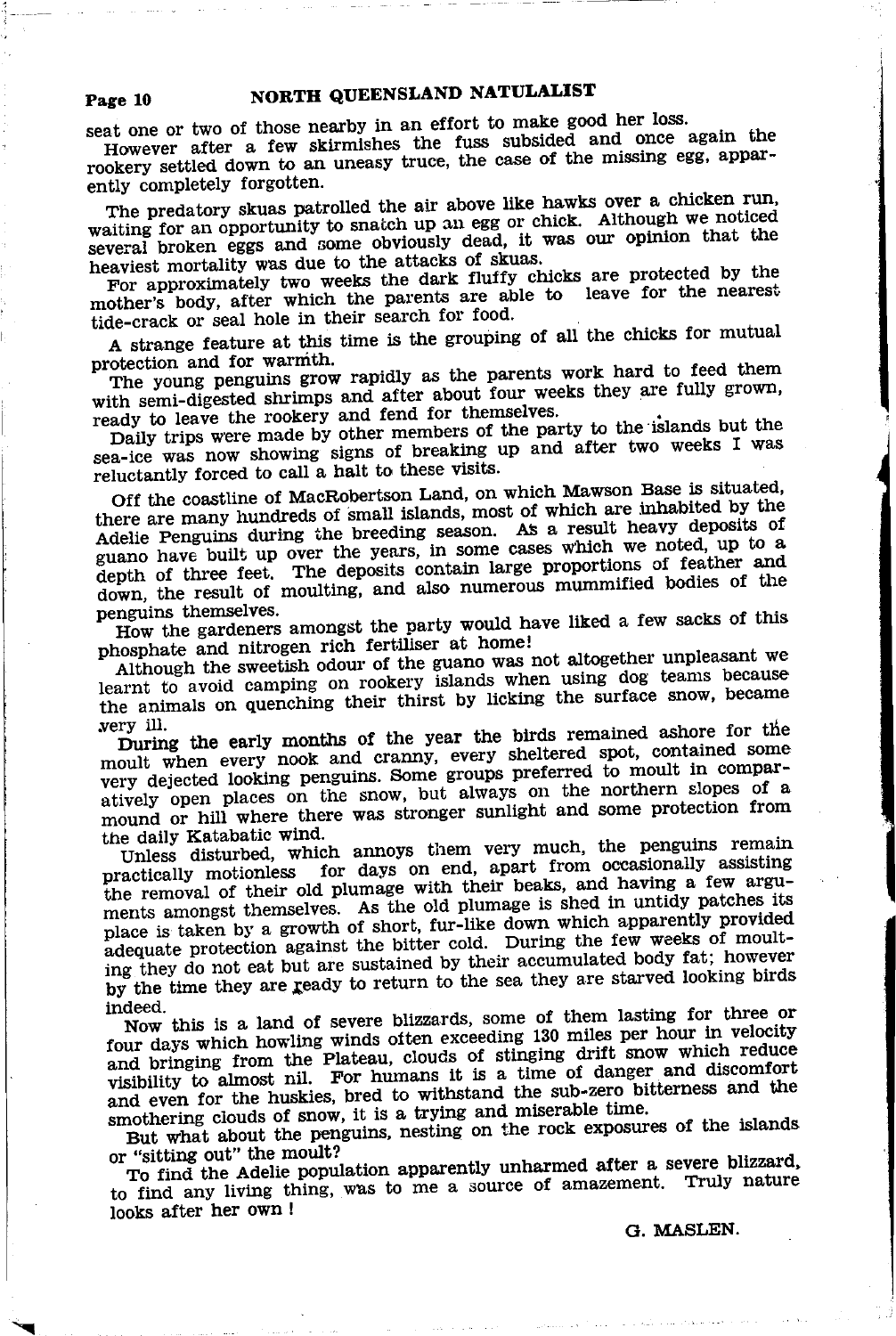## **EDITORIAL**

At this point it is fitting we should review the clubs activities over the past 12 months and give some idea of what is proposed for next year,

Our meetings are attaining a higher standard of interest and we have heard excellent lectures by our own and guest speakers. Also the quality of films and slides shown has been good with ample material available and <sup>a</sup> promise of more to come.

Field Days have sometimes been poorly attended but this is recelving the attention of our live wire committee. We lack botanists amongst our members but Mr. Gordon Stephens who was formerly an active member of the Club has agreed to accompany us on a Field Day either in November or December. He has an extensive knowledge of our trees and plants and.we should learn a lot from him. This idea will be extended to other fields, geology, reptiles etc., and we hope will result in adding interest and increasing attendances.

Parcels of specimens have been dispatched to Meerut College, India and the Queensland Naturalists Club and this opportunity it taken of commend-ing the keen members responsible for collecting and dispatching same.

Our Orchid Check List is being revised by Mr. Alick Dockrill who is taking pains to do the job propelly. Publication of the new list will take some tirie as several new species have still to be published before it can be printed. Intending purchasers please bear with us a while longer,

Entriss for the Flecker Memorial Medallion were poor, only one being received from Peter Cassels who was awarded 2nd prize but no medallion. .That entries from our Juniors were so ferv can be attributed to lack of interdst by we older members. We should and must encourage our children to take an active interest in nature. A hobby such as this can become absorbing and be the means of keeping cnes feet squarely on the ground in the ever increasing tempo of modern living.

The regular publication of this journal depends mainly on two things availability of material to print and money to print it with. Articles short or long are always wanted. Each of us is continually observing happenings in nature that would be of interest to others so let your editor have your observations. Don't let inability to write fluently deter you. If necessary send notes only, we can knock them into shape for publication. Write Box gg1 or Phone Jack Cassels, Cairns 3703 (working hours) or Mrs. Geddes 2323 to leave messages for onward transmission.

Like most no-profit Clubs, we depend mainly on members subscriptions for finance so as these are now due again, please send yours promptly. The sending of reminder notices cost the Club money and means more work for the Treasurer. Donations will be gratefully received.

The Club has been active on Conservation but space does not permit a more detailed account.

We can get out of anything only as much as we put into it so let us strive to make our Club function as it should  $-$  a force in the study, enjoyment and conservation of nature. and conservation of nature.